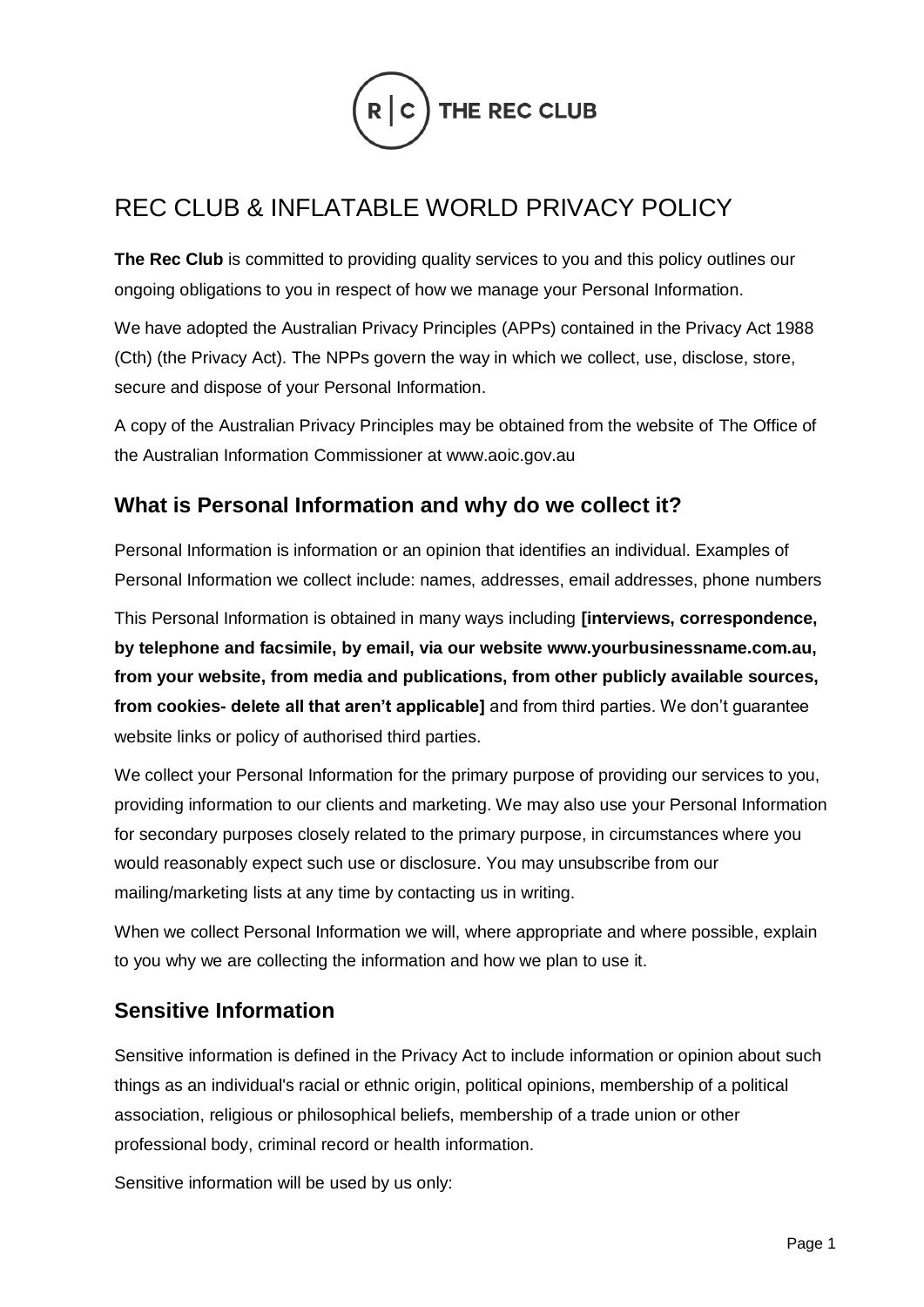

- For the primary purpose for which it was obtained
- For a secondary purpose that is directly related to the primary purpose
- With your consent; or where required or authorised by law.

#### **Third Parties**

Where reasonable and practicable to do so, we will collect your Personal Information only from you. However, in some circumstances we may be provided with information by third parties. In such a case we will take reasonable steps to ensure that you are made aware of the information provided to us by the third party.

### **Disclosure of Personal Information**

Your Personal Information may be disclosed in a number of circumstances including the following:

- Third parties where you consent to the use or disclosure; and
- Where required or authorised by law.

# **Security of Personal Information**

Your Personal Information is stored in a manner that reasonably protects it from misuse and loss and from unauthorized access, modification or disclosure.

When your Personal Information is no longer needed for the purpose for which it was obtained, we will take reasonable steps to destroy or permanently de-identify your Personal Information. However, most of the Personal Information is or will be stored in client files which will be kept by us for a minimum of 7 years.

# **Access to your Personal Information**

You may access the Personal Information we hold about you and to update and/or correct it, subject to certain exceptions. If you wish to access your Personal Information, please contact us in writing.

**Rec Club** will not charge any fee for your access request, but may charge an administrative fee for providing a copy of your Personal Information.

In order to protect your Personal Information we may require identification from you before releasing the requested information.